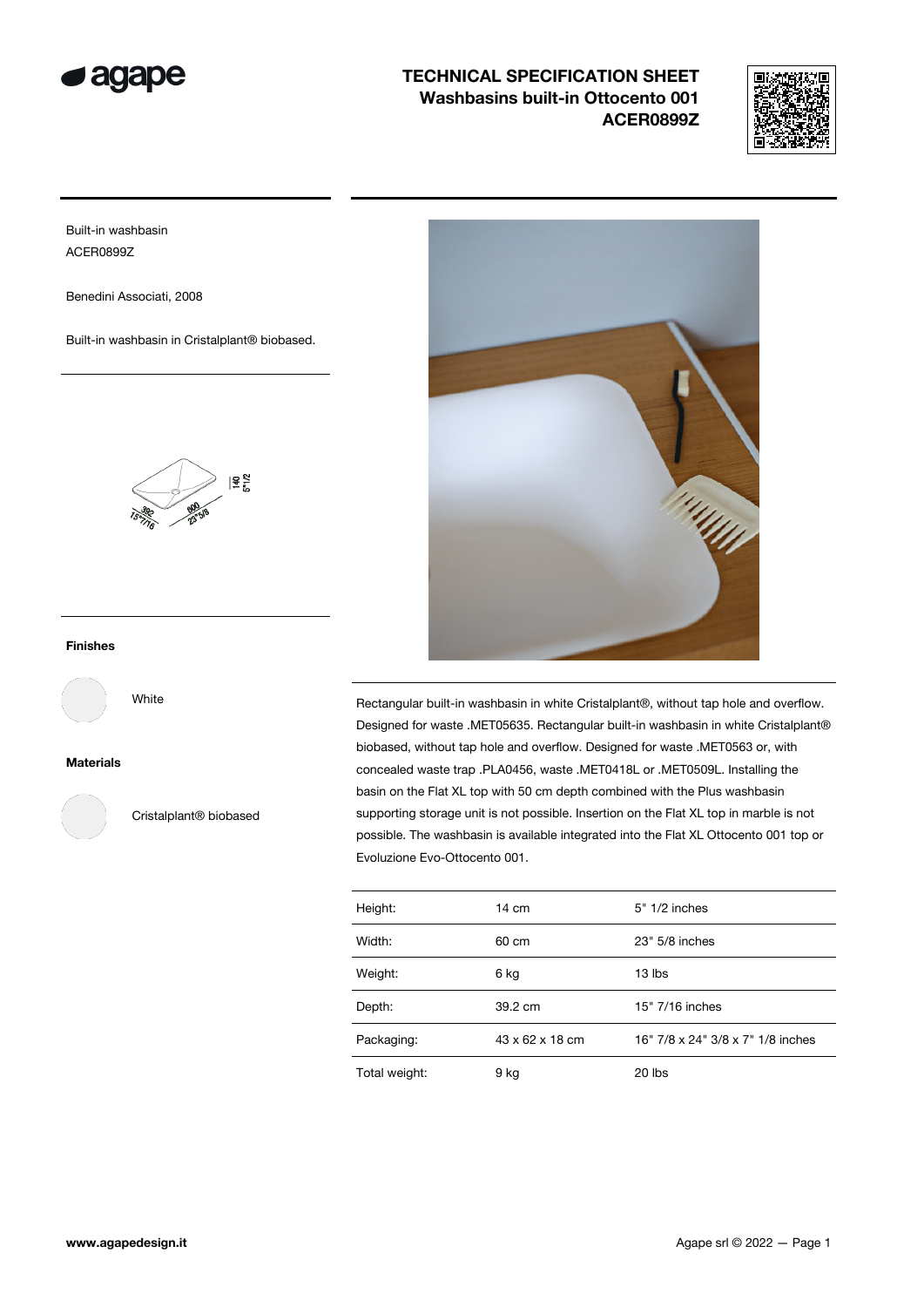



**Main dimensions** 





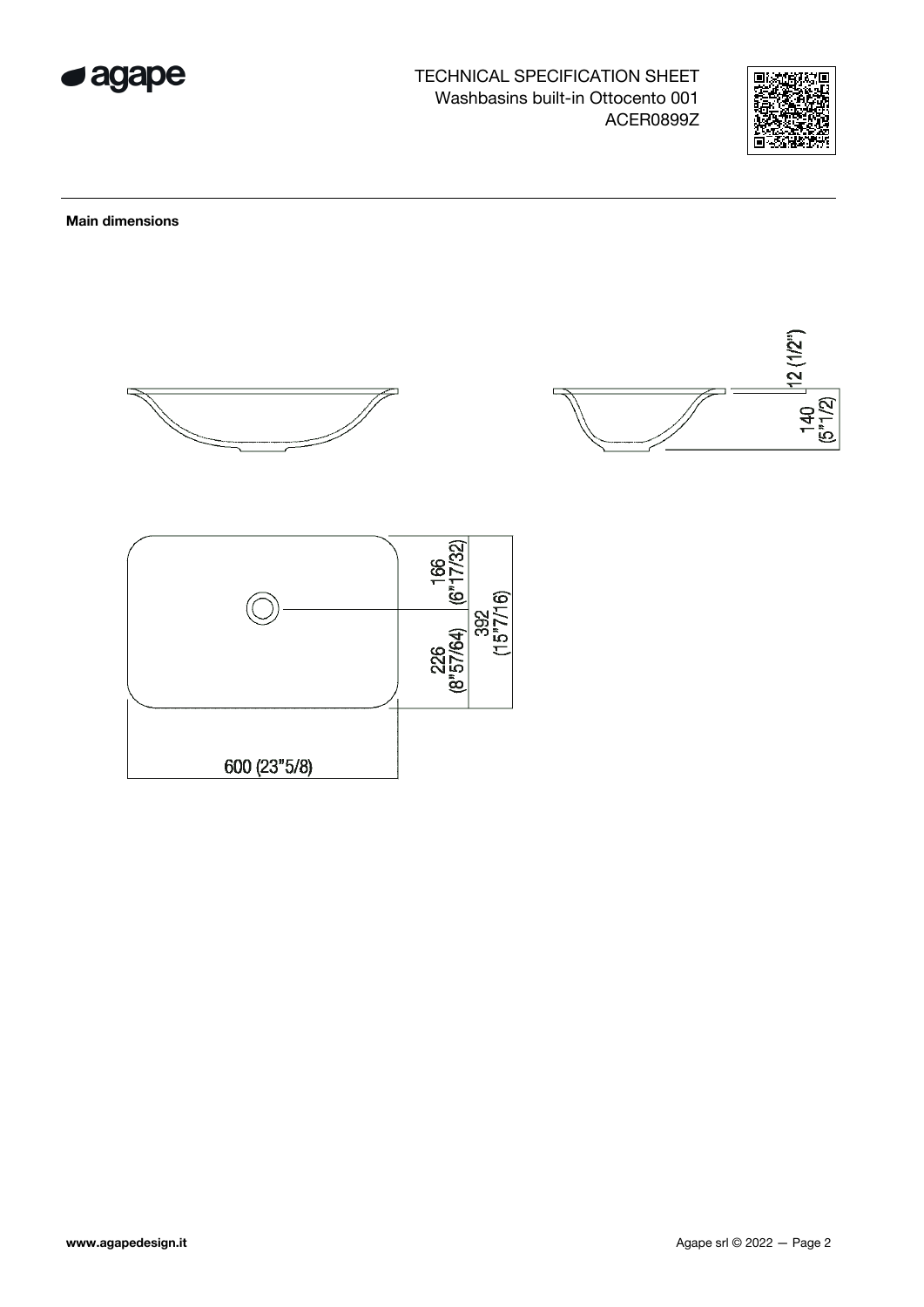



Installation notes: countertop to be rested on cabinet with thickness cm 3 (1"3/16)



Scarico per sifone a bottiglia e ad incasso Drain for bottle trap and concealed waste trap

\*h.consigliata / advised h.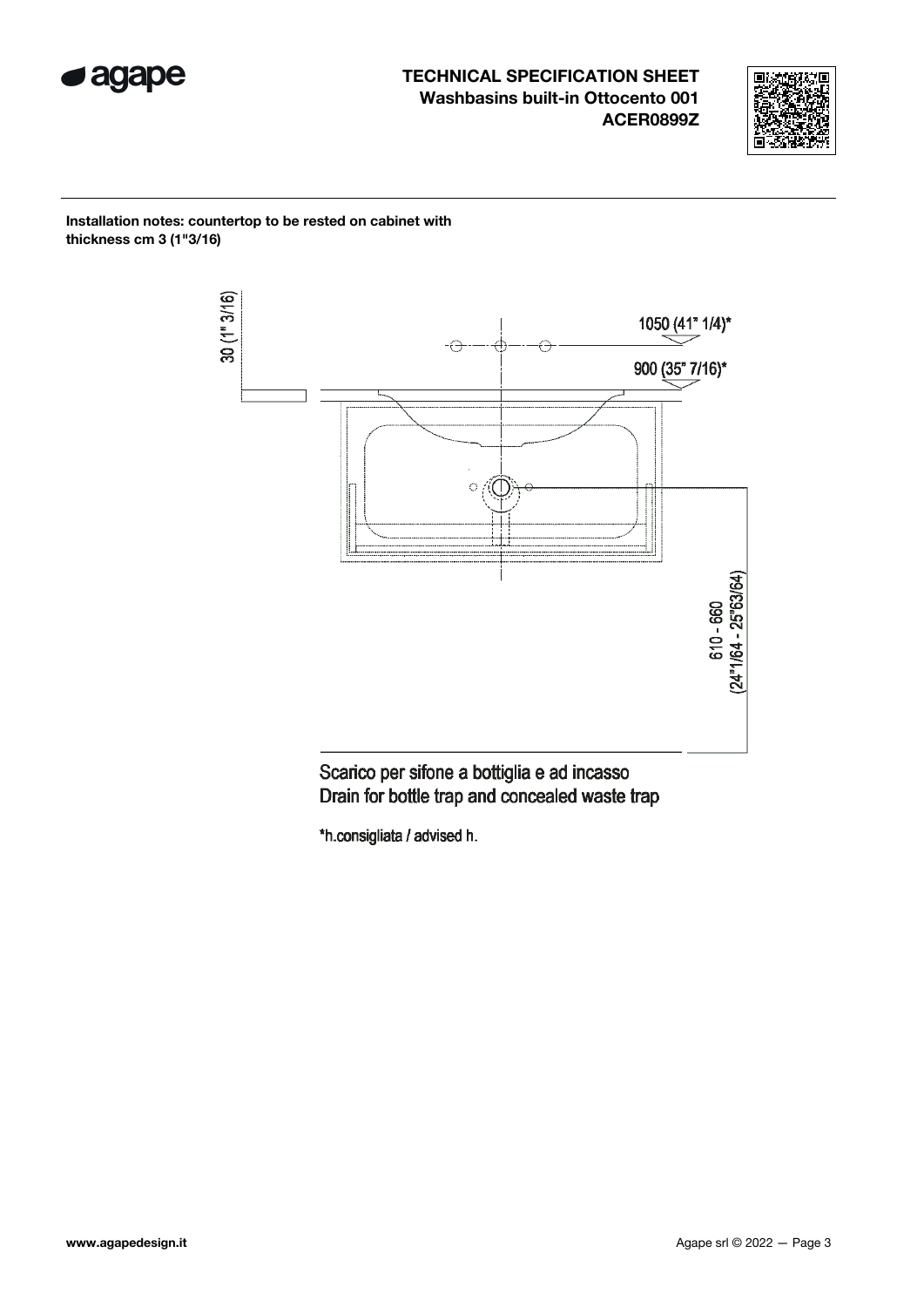



Installation notes: countertop to be rested on cabinet with thickness cm 6 (2"3/8) and cm 12 (4"3/4)



Drain for bottle trap \*h.consigliata / advised h.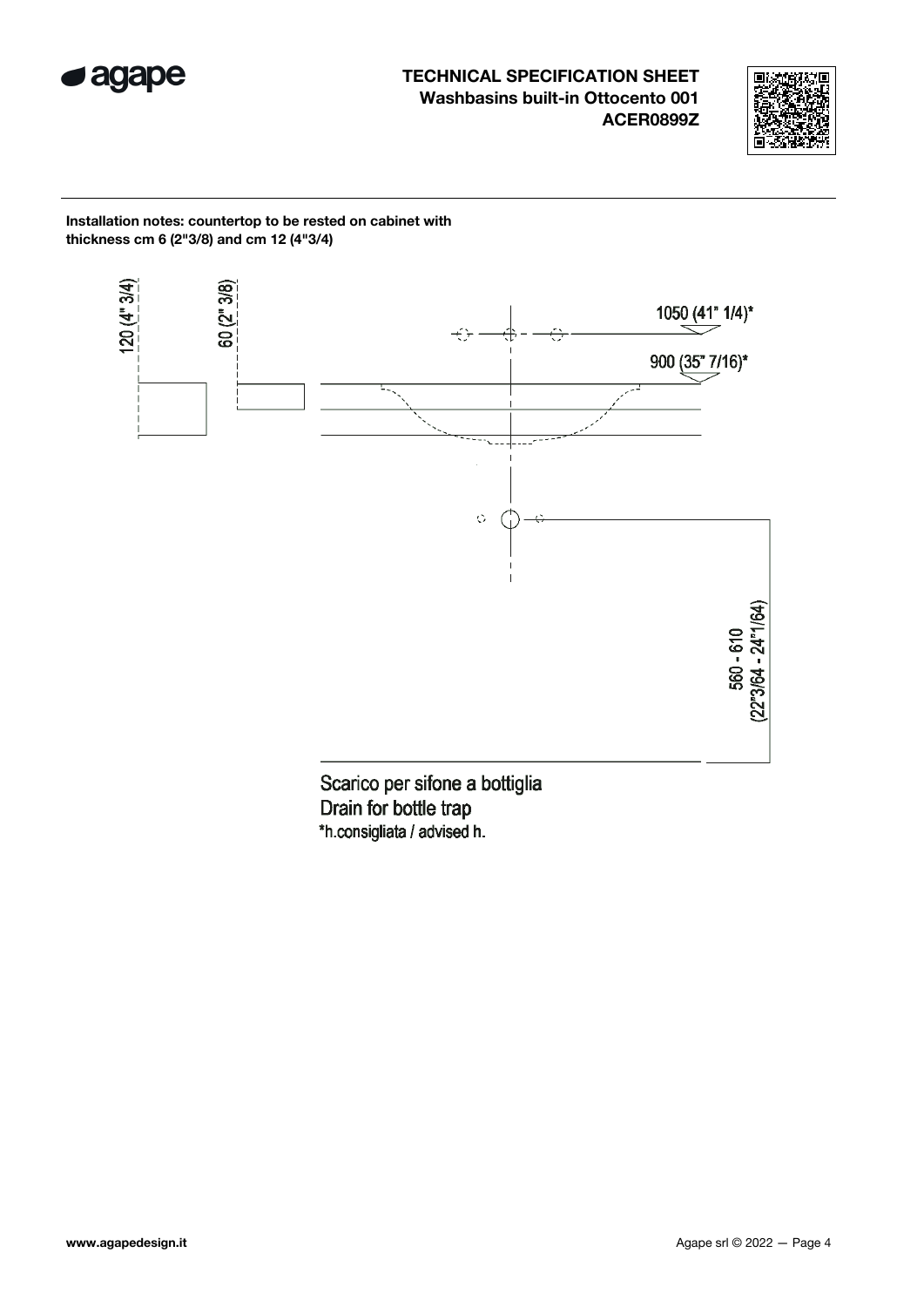



Installation notes: countertop with concealed wall fixings/freestanding with thickness cm 6 (2"3/8) and cm 12 (4"3/4)



Scarico per sifone ad incasso e piletta con canotto fisso Drain for concealed waste trap with not adjustable pipe \*h.consigliata / advised h.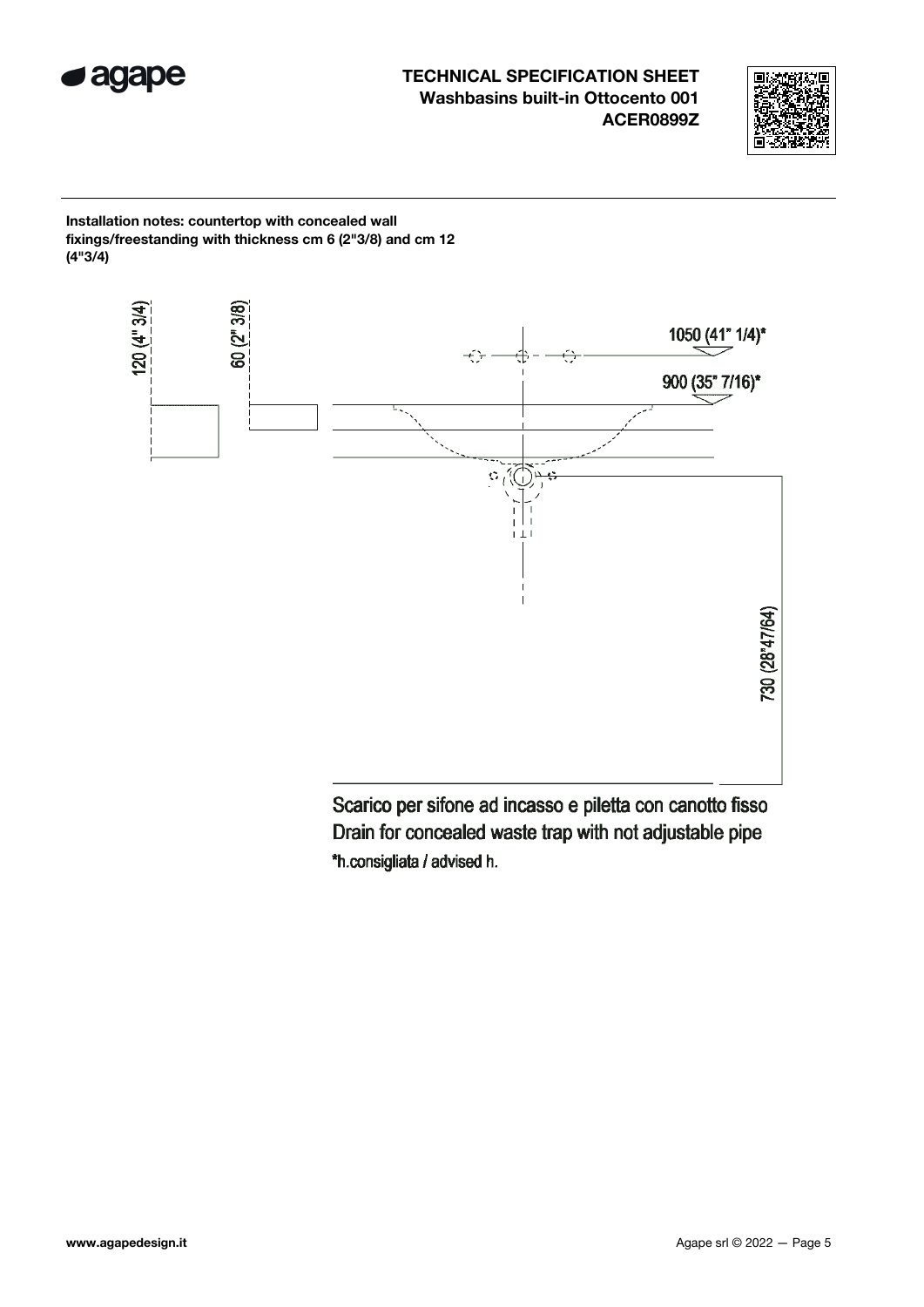



Installation notes: countertop with concealed wall fixings/freestanding with thickness cm 6 (2"3/8) and cm 12 (4"3/4)



Scarico per sifone ad incasso Drain for concealed waste trap \*h.consigliata / advised h.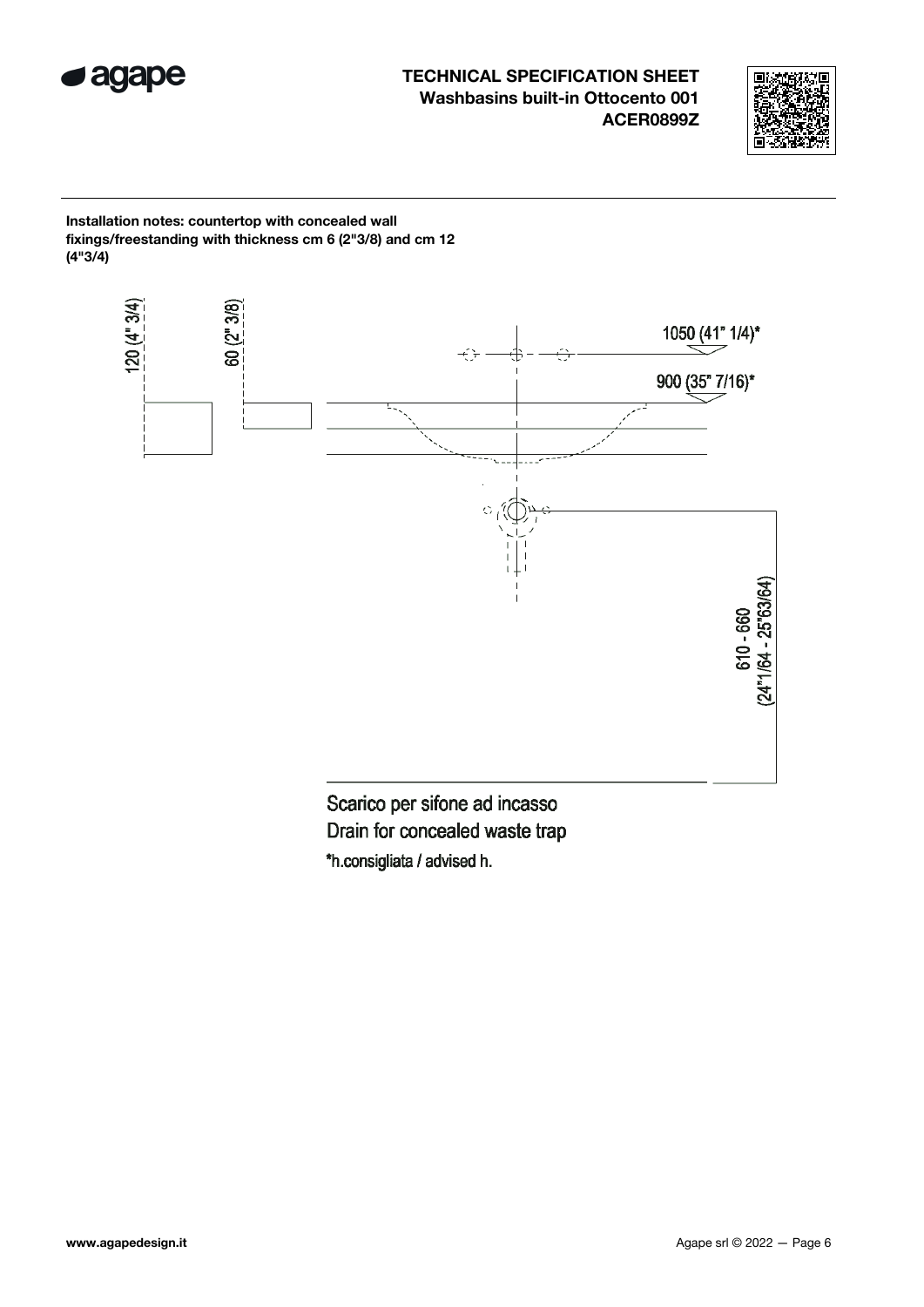



### Installation notes: countertop Evoluzione



Scarico per sifone a bottiglia e ad incasso Drain for bottle trap and concealed waste trap

\*h.consigliata / advised h.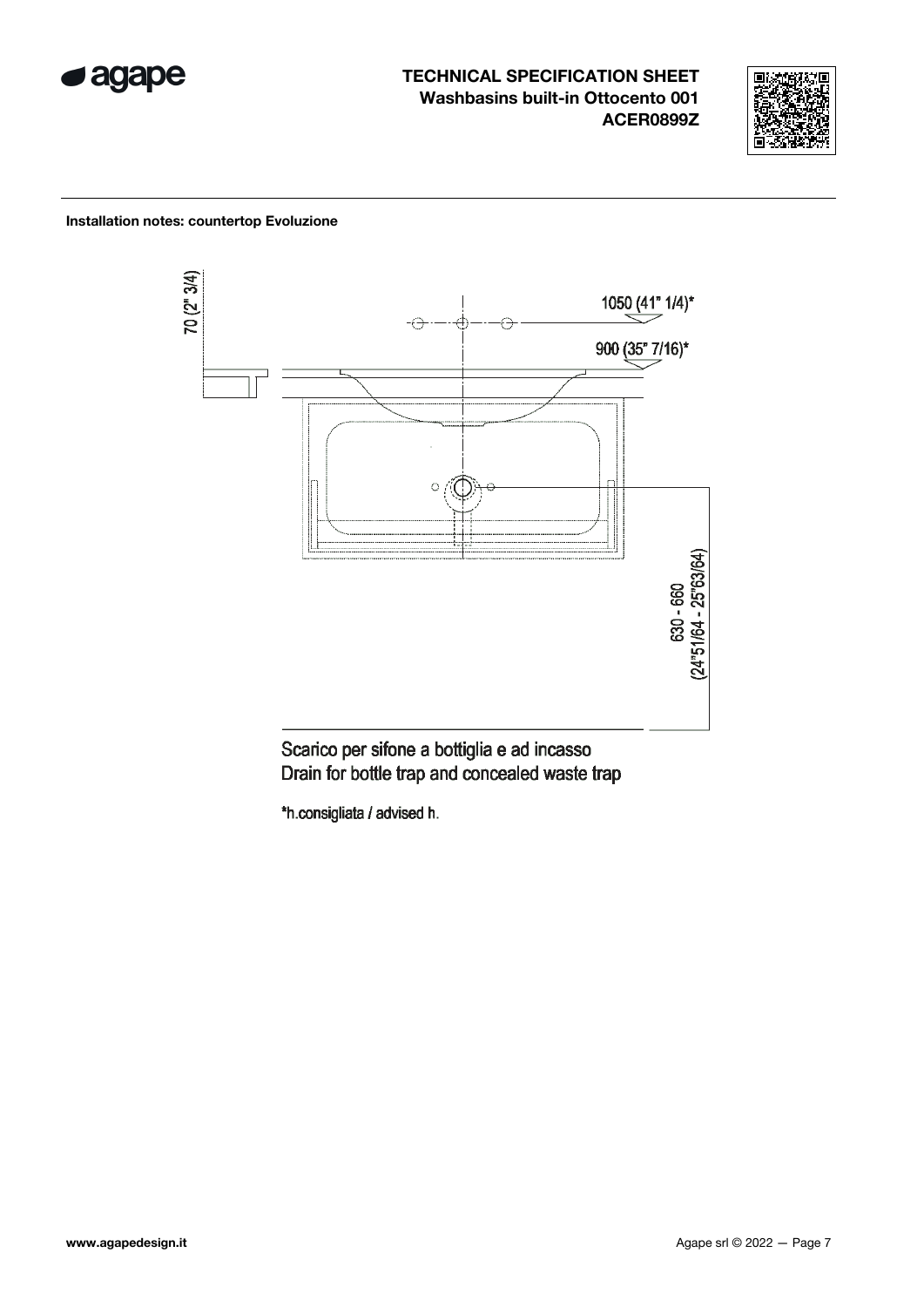



### Holes for built-in washbasins and top mounted taps for top





Lavabo integrato nel piano Washbasin integrate into the countertop



Lavabo integrato nel piano Washbasin integrate into the countertop

#### **NON POSSIBILE NOT POSSIBLE**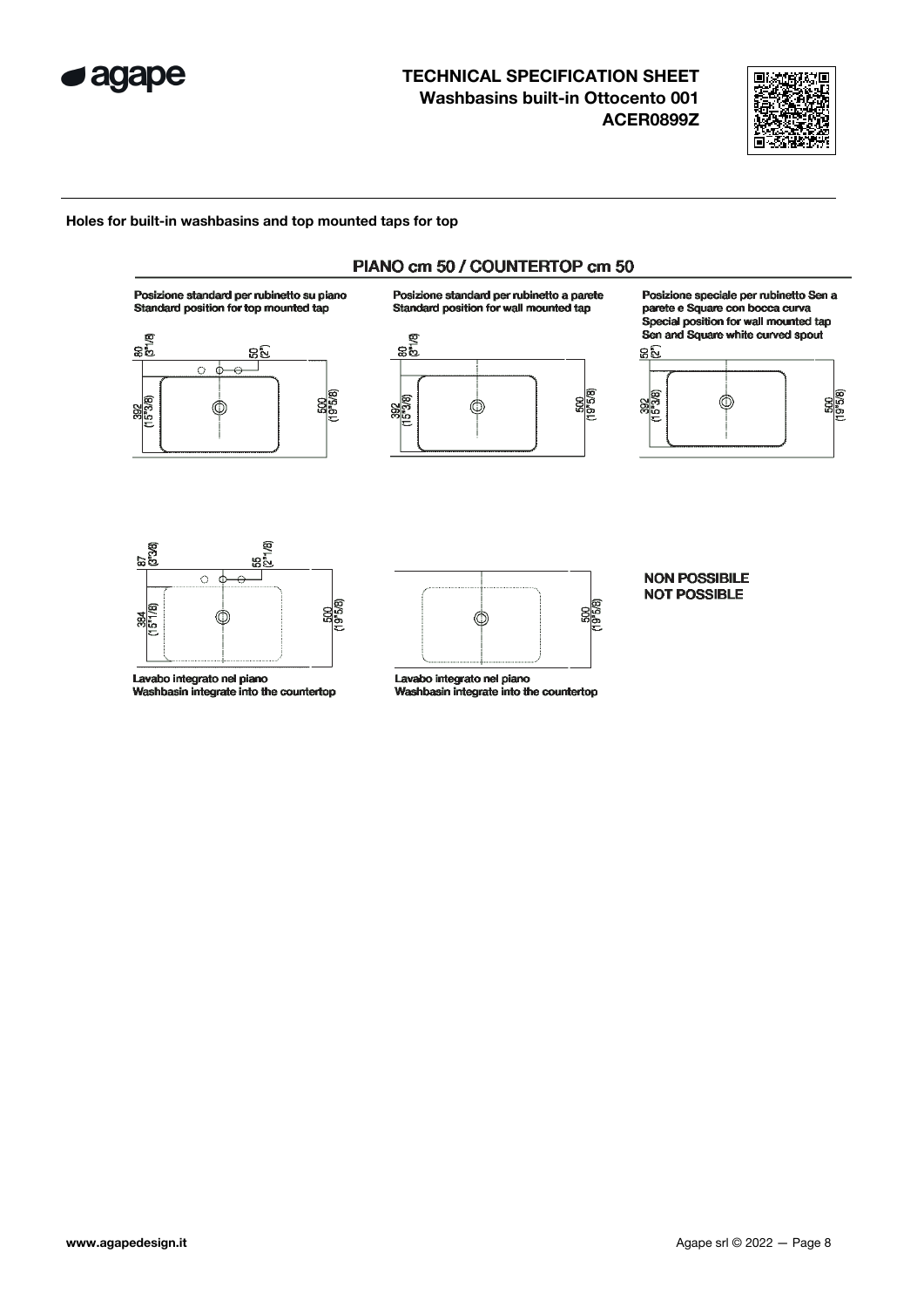



#### Tap position, recommended height